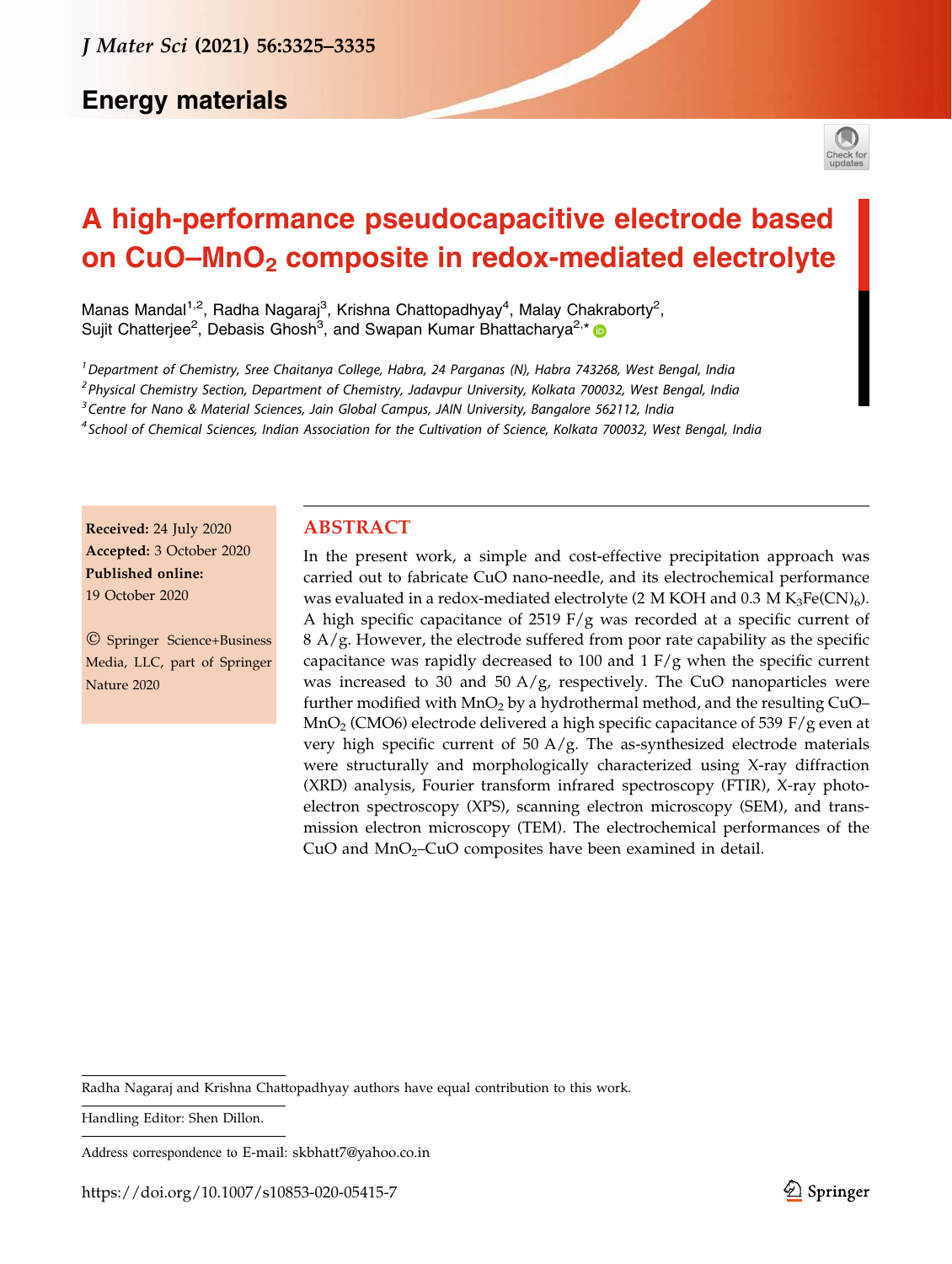# GRAPHIC ABSTRACT

Synopsis Modification of pristine CuO nano-needles with  $MnO<sub>2</sub>$  nanosheets improved the electrochemical performance of the material. The composite was able to deliver a high specific capacitance of 539  $F/g$  even at very high specific current of 50  $A/g$ .



# Introduction

Enormous energy consumption by our electronically biased modern daily life triggers the scientists to search for a sustainable and renewable energy resource for future energy storage. Solar and wind energies have drawn global attention as renewable sources of energy, but their uncertain and discontinuous nature makes them unreliable [\[1](#page-9-0)]. Recently, electrochemical capacitors, also known as ultracapacitor or supercapacitors (SCs), have attracted remarkable attention in light of their unique properties of high power density, moderate energy density, long cycle life, fast charging capacity and green environmental protection [\[2](#page-9-0), [3](#page-9-0)]. Based on the charge storage mechanism, SCs are classified into two pure types besides the hybrid one: (i) electrical doublelayer capacitors (EDLCs) and (ii) pseudocapacitors. In EDLCs, the capacitance originates due to charge accumulation at the interfaces between electrode surface and electrolyte. The carbonaceous materials such as graphene and carbon nanotubes (CNTs) show such type of double-layer capacitance [\[4](#page-9-0)]. On the other hand, pseudocapacitance comes from the fast Faradaic redox reactions between electrode materials and electrolyte ions. Due to multiple oxidation states of the transition metals, its oxides, hydroxides and sulfides are commonly chosen as the pseudocapacitive electrode materials [[5–8\]](#page-9-0). To

enhance the efficiency of the electrode materials, the idea of incorporating combinatorial transition metal oxides with multiple electroactive redox sites has been developing. Not only the choice of electrode materials but also the surface architectures of the material, electrolyte, separator, etc. can alter the efficiency of supercapacitor. Recently, in terms of modification of electrolyte, the addition of a foreign redox system into the mother electrolyte solution as an additional source of pseudocapacitance is being taken into consideration.

 $CuO-MnO<sub>2</sub>$  is a well-known composite, which is previously reported for various applications like supercapacitors [[2,](#page-9-0) [3,](#page-9-0) [9–12](#page-10-0)], Li-ion batteries [\[13](#page-10-0), [14](#page-10-0)], heterogeneous catalysts [\[15–19](#page-10-0)], sensors [\[20](#page-10-0), [21\]](#page-10-0), etc. However, to the best of our knowledge this work is the first report on supercapacitor application of CuO– MnO<sup>2</sup> composite using redox-mediated electrolyte. Herein, pristine CuO and  $MnO<sub>2</sub>$  nanosheet-wrapped CuO nano-needles were synthesized by the precipitation method followed by a simple and facile hydrothermal technique, and the electrochemical properties were studied in terms of cyclic voltammetry (CV), galvanostatic charge–discharge (GCD) curve and electrochemical impedance spectra (EIS) in redox couple,  $3^{-}/$ [Fe(CN)<sub>6</sub>]<sup>4-</sup>-mediated aqueous electrolyte.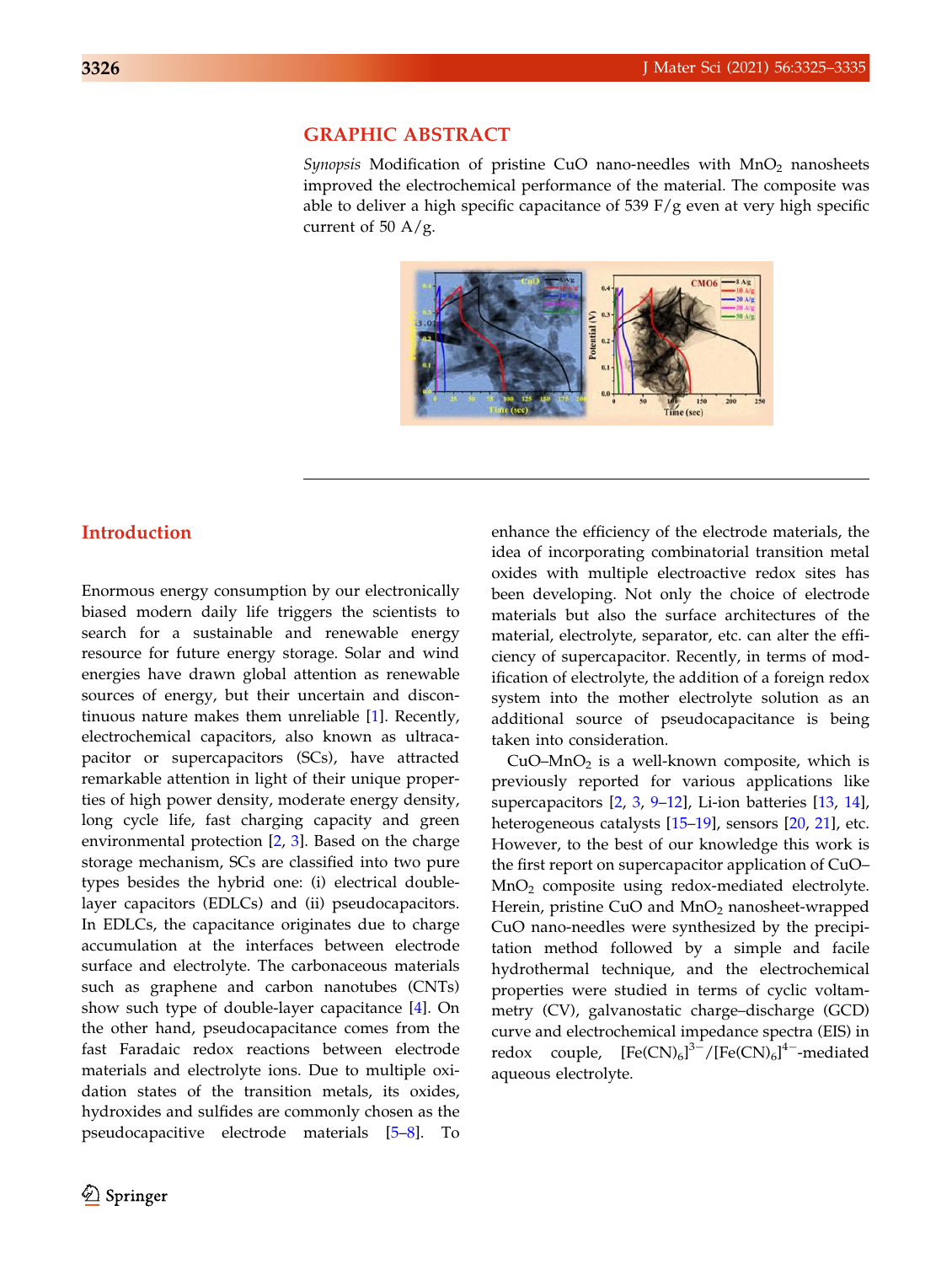#### Experimental section

#### Materials and reagents

Copper(II) nitrate trihydrate, potassium hexacyanoferrate(III), sodium hydroxide, potassium permanganate were supplied by Merck, India. All the reagents were directly used for the experiment without doing any purification.

#### Synthesis of CuO

A large number of synthetic routes have been developed for the preparation of CuO with different morphologies [\[2](#page-9-0), [3,](#page-9-0) [9–11\]](#page-10-0). Herein, the co-precipitation method was followed for the synthesis of CuO [[22\]](#page-10-0). Briefly, 30 mL 0.1 M aqueous  $Cu(NO<sub>3</sub>)<sub>2</sub>·3H<sub>2</sub>O$  solution was added dropwise in 20 mL 0.1 M aqueous  $K_3[Fe(CN)_6]$  solution with a continuous stirring. The tawny brown colored precipitate of  $\text{Cu}_3\text{[Fe(CN)}_{6}\text{]}_2$ was formed immediately. After one-hour continuous stirring, the solution was kept for 12 h in undisturbed condition. Then, 1 M NaOH was added dropwise to the mixture with a continuous stirring. The prompt color change from tawny brown to deep brown was recognized. The obtained solid product was washed with water for several times and dried at 60  $\degree$ C in hot air oven.

#### Synthesis of  $CuO-MnO<sub>2</sub>$  composites

A set of two solutions was prepared, each by dispersing 35 mg of as-prepared CuO in 35 mL 0.025 M aqueous solution of  $\mathsf{KMnO}_4$ . Then, the solutions were transferred in two 50 mL stainless steel autoclaves and were kept in the furnace at 180  $\degree$ C for 3 and 6 h, respectively. After cooling at room temperature, the solid brown products obtained from the two solutions were carefully washed in succession with water and absolute alcohol for several times. The desired materials were obtained after drying at 60  $\degree$ C for 12 h, and the two products were labeled as CMO3 and CMO6, respectively. The same procedure without the addition of pure CuO was followed for the preparation of pure  $MnO<sub>2</sub>$ .

# Material characterization

The chemical and structural analyses of the as-prepared electrode materials were carried out by X-ray diffraction (XRD, Rigaku ULTIMA-III X-ray diffractometer with Cu K $\alpha$  radiation ( $\lambda = 1.548$  Å) analysis, Fourier transform infrared (FTIR, NEXUS 870 Thermo-Nicolet) spectroscopy, and X-ray photoelectron spectroscopy (XPS, using a PHI 5000 Versa Probe II XPS analyzer with a monochromatic Al  $K\alpha$  X-ray source  $(hv = 1486.71 \text{ eV})$ . From the field emission scanning electron microscopy (FESEM, Carl Zeiss-SUPRA 40) and tunneling electron microscopy (TEM, TECNAI G2-20S-TWIN) images, the surface morphology of the electrode materials was investigated. The surface area of the material was determined by the  $N_2$  adsorption–desorption isotherm.

Electrochemical measurements were taken using a computer-controlled electrochemical working station (Biologic SP 150 and Autolab potentiostat) with a conventional three-electrode electrochemical cell in 2 M KOH aqueous solution containing  $0.3$  M K<sub>3</sub>.  $[Fe(CN)<sub>6</sub>]$ . The working electrode was prepared on Ni foam. A platinum plate and a saturated calomel electrode (SCE) were used as counter electrode and reference electrode, respectively. The electrochemical behavior was analyzed in terms of cyclic voltammetry (CV), galvanostatic charge–discharge (GCD) curve and electrochemical impedance spectra (EIS). The specific capacitance of the electrode materials was calculated from CV and GCD measurements using Eqs. 1 and 2, respectively [\[23](#page-10-0)].

$$
C_s = \frac{\int_{V2}^{V1} i(V)dV}{2(V2 - V1)vm}
$$
\n(1)

$$
C_s = \frac{i \times \Delta t}{m \times \Delta V},\tag{2}
$$

where  $\int_{V2}^{V1} i(V) dV$  is the area of the CV curve,  $\Delta V =$  $(V2 - V1)$  is the potential window  $(V)$ , v is the scan rate  $(mV/s)$  and *m* is the mass  $(g)$  of the active materials, *i* is the applied current  $(A)$ , and  $\Delta t$  is the discharge time (s).

#### Results and discussion

The synthesis procedure involves two-step chemical reactions: first a quick precipitation of copper hexacyanoferrate [CuHCFe] (co-precipitation method) and then the decomposition of CuHCFe complex in

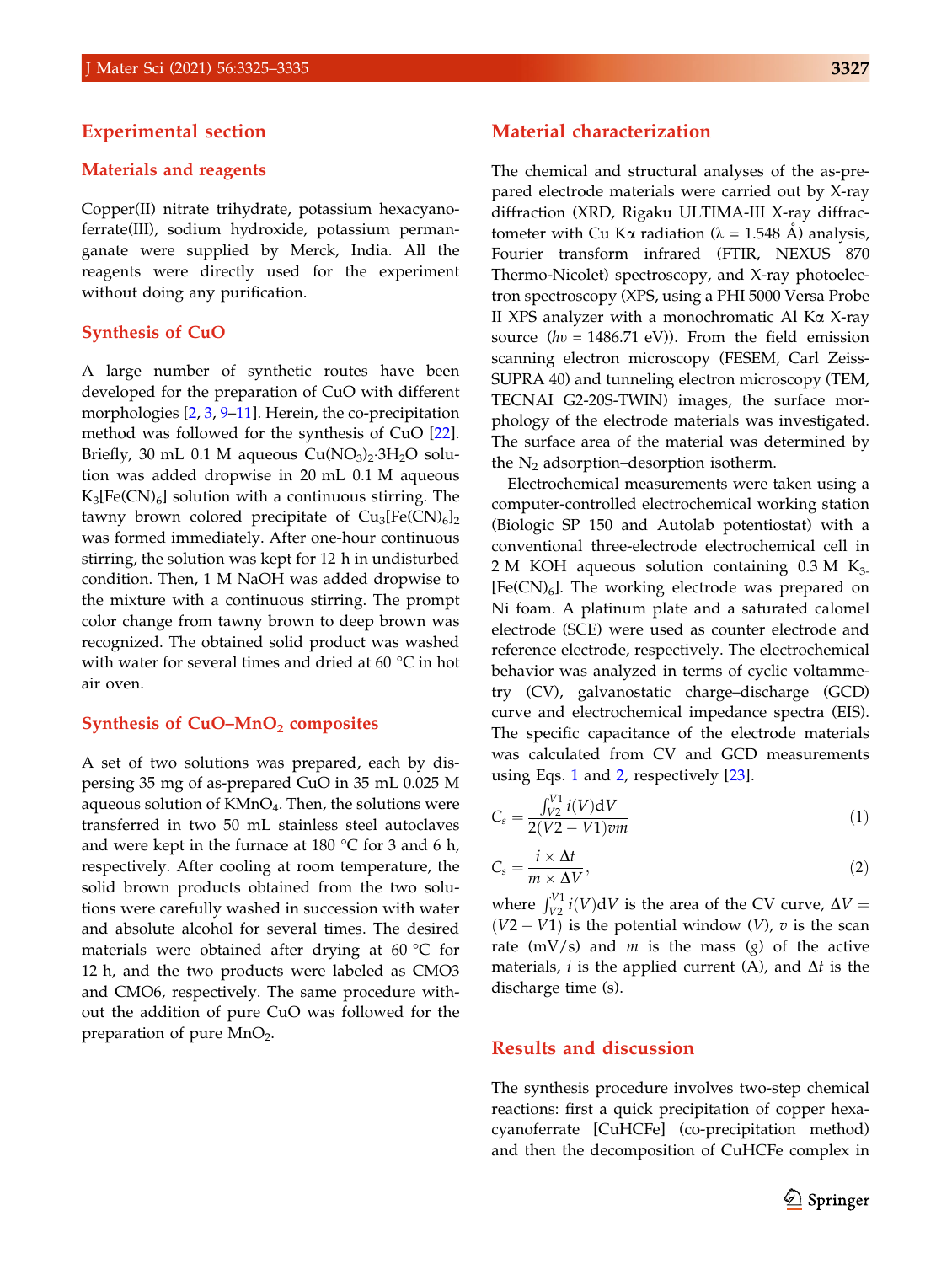

**Scheme 1** Synthetic procedure of  $CuO-MnO<sub>2</sub>$  composites.



**Figure 1** XRD patterns of as-prepared pure  $MnO<sub>2</sub>$  (a), CuO (b), CMO3 (c) and CMO6 (d) composites.

alkaline medium [[24\]](#page-10-0). The chemical reactions associated with the synthesis procedure are as follows.

$$
3Cu(NO3)2+2K3[Fe(CN)6]= Cu3[Fe(CN)6]2+6KNO3
$$
\n(3)

$$
Cu_{3}[Fe(CN)_{6}]_{2}+6NaOH = 3Cu(OH)_{2}+2Na_{3}[Fe(CN)_{6}]_{2}
$$
\n(4)

$$
Cu(OH)_2\!=CuO+H_2O\qquad \qquad (5)
$$

The  $MnO<sub>2</sub>$  nanosheets are formed from self-decomposition of KMnO<sub>4</sub> during hydrothermal reaction [\[25](#page-10-0)]. The total synthesis procedure is schematically represented in Scheme 1.

The XRD patterns were taken to determine the  $phase$  composition of pure  $MnO<sub>2</sub>$ , CuO and CMO composites as shown in Fig. 1. For pure CuO, the



Figure 2 FTIR spectra of as-prepared pure CuO (a), CMO3 (b) and CMO6 (c) composites.

peaks at 2 $\theta$  () of 32.4, 35.5, 38.7, 48.7, 53.5, 58.3, 61.5, 66, 68, 72.3, and 75.1 correspond to  $(110)$ ,  $(-111)$ ,  $(111)$ ,  $(20 - 2)$ ,  $(020)$ ,  $(202)$ ,  $(11 - 3)$ ,  $(31 - 1)$ ,  $(220)$ , (311), and  $(22 - 2)$  planes of face-centered cubic crystal. All the peaks are well matched with JCPDS Card No: 05-0661 (Tenorite, Syn). The precursor of the CuO is copper hexacyanoferrate, which is confirmed by the XRD pattern as shown in Figure S1(a). For the composites, all the peaks of CuO are present along with the two basal reflections of (001) and (002) at 12.5 and 24.7 peaks for  $MnO<sub>2</sub>$ , which are also present in case of pure  $MnO<sub>2</sub>$  (Fig. 1a). The peaks of the composites are less intense than the pure CuO as the  $MnO<sub>2</sub>$  nanosheets wrap around the CuO nanoneedles. Furthermore, the characteristic peaks of  $MnO<sub>2</sub>$  were more prominent in CMO6.

To investigate the chemical and structural properties, FTIR analysis was carried out and the results are shown in Fig. 2. Pressed KBr pellets of CuO and the composites (CMO3 and CMO6) were used to execute FTIR analysis by NEXUS 870 FTIR (Thermo Nicolet) instrument. The three main characteristic peaks of CuO were observed at 597, 497 and 426 cm<sup>-1</sup> for  $A_{u}$ ,  $B_u$  and  $B_u$  modes, respectively, which confirms the formation of CuO nano-needles. The Cu–O stretching values along  $(-101)$  and  $(101)$  directions demonstrate the absorption peaks at 597 and 497  $\text{cm}^{-1}$ , respectively [[26–29\]](#page-10-0). The broad absorption peaks between 1300 and 4000  $\text{cm}^{-1}$  are ascribed as chemisorbed and/or physisorbed  $H_2O$  and  $CO_2$  molecules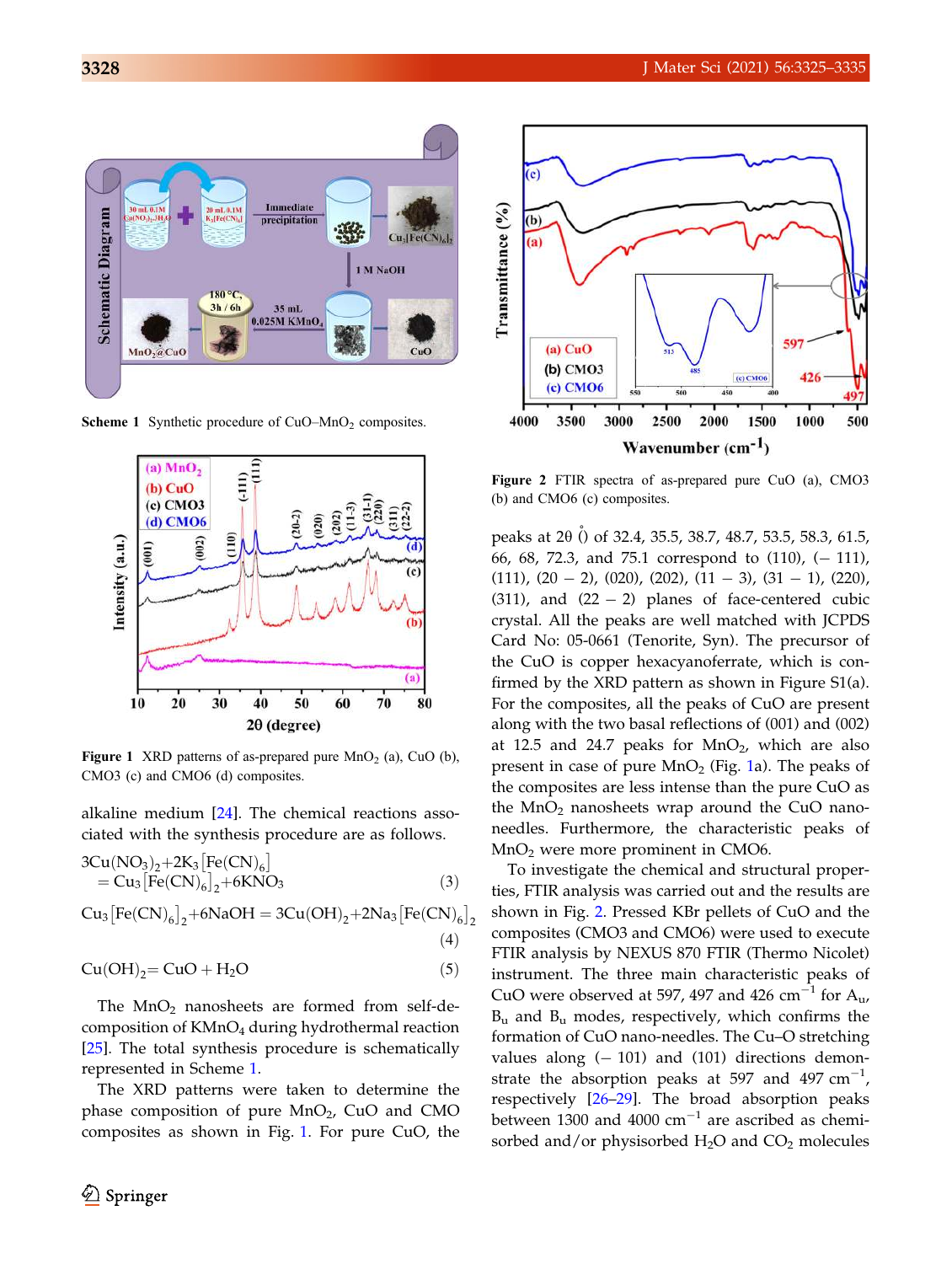Figure 3 XPS spectra of CMO6 composite: a Cu 2p spectrum and b Mn 2p spectrum.



[\[29](#page-10-0), [30\]](#page-10-0). Moreover, there is no peak in between 610 and  $660 \text{ cm}^{-1}$  indicating the absence of any other phases like Cu<sub>2</sub>O, which appears at 615 cm<sup>-1</sup> [[31\]](#page-10-0). In both the composites, the two main characteristic peaks are observed at 513 and  $485 \text{ cm}^{-1}$  corresponding to Mn–O stretching modes in octahedral environment [[32\]](#page-10-0). The peak at 1385  $\text{cm}^{-1}$  appears due to the coordination of Mn by O–H [[32\]](#page-10-0).

For the chemical analysis of the composite, XPS was carried out, which is shown in Fig. 3. The XPS spectra were accomplished by taking the reference peaks of C1s at 284.2 eV. For the Cu2p in CuO, the



Figure 4 FESEM images of as-prepared pure CuO (a) and CMO6 composites (b). Mapping images of CMO6 composite (c– f).

two major peaks of Cu2p1/2 and Cu2p3/2 are found at 953.5 and 933.5 eV, respectively, indicating the presence of CuO in composite [[16\]](#page-10-0). Figure 3b shows XPS spectrum for Mn2p; the two peaks at 653.9 and 642.2 eV are attributed to the Mn2p1/2 and Mn2p3/ 2, respectively, with spin energy difference of 11.7 eV [[33\]](#page-10-0).

Figure 4 presents the corresponding FESEM images of as-synthesized CuO and CMO6 composites. It can be seen that the CuO particles are having nanoneedle-like structure of length 80–100 nm. Copper hexacyanoferrate, the precursor of CuO nano-needle, consists of small nanoparticles as shown in Figure S1(b). The FESEM image of CMO3 is shown in Figure S2, which indicates the CuO nano-needles are covered up with  $MnO<sub>2</sub>$  nanosheets. However, for CMO6 composite, the CuO nanorods are fully wrapped by  $MnO<sub>2</sub>$  nanosheets (Fig. 4c), possibly due to longer time of growth. The element mapping images (Fig. 4d–f) confirm the presence of Cu, Mn and O implying the formation of  $CuO-MnO<sub>2</sub>$  composite. The TEM images of CuO and CMO6 composites are shown in Fig. [5](#page-5-0). The nano-needle structures of CuO were again supported by the TEM images shown in Fig. [5a](#page-5-0)–c. The length and width of each CuO nano-needle is of 80–100 nm and 10–15 nm, respectively. The TEM images of the CMO6 composite are shown in Fig. [5](#page-5-0)d, e having different magnifications. Figure [5](#page-5-0)d, e denotes that the CuO nano-needles were entirely wrapped by  $MnO<sub>2</sub>$ nanosheets in CMO6. The energy-dispersive X-ray (EDAX) analysis spectrum (Fig. [5f](#page-5-0)) also confirms the presence of CuO in the composite.

The surface area plays a crucial role in determining the efficiency of a material as an adsorbent or electrode material. The  $N_2$  adsorption–desorption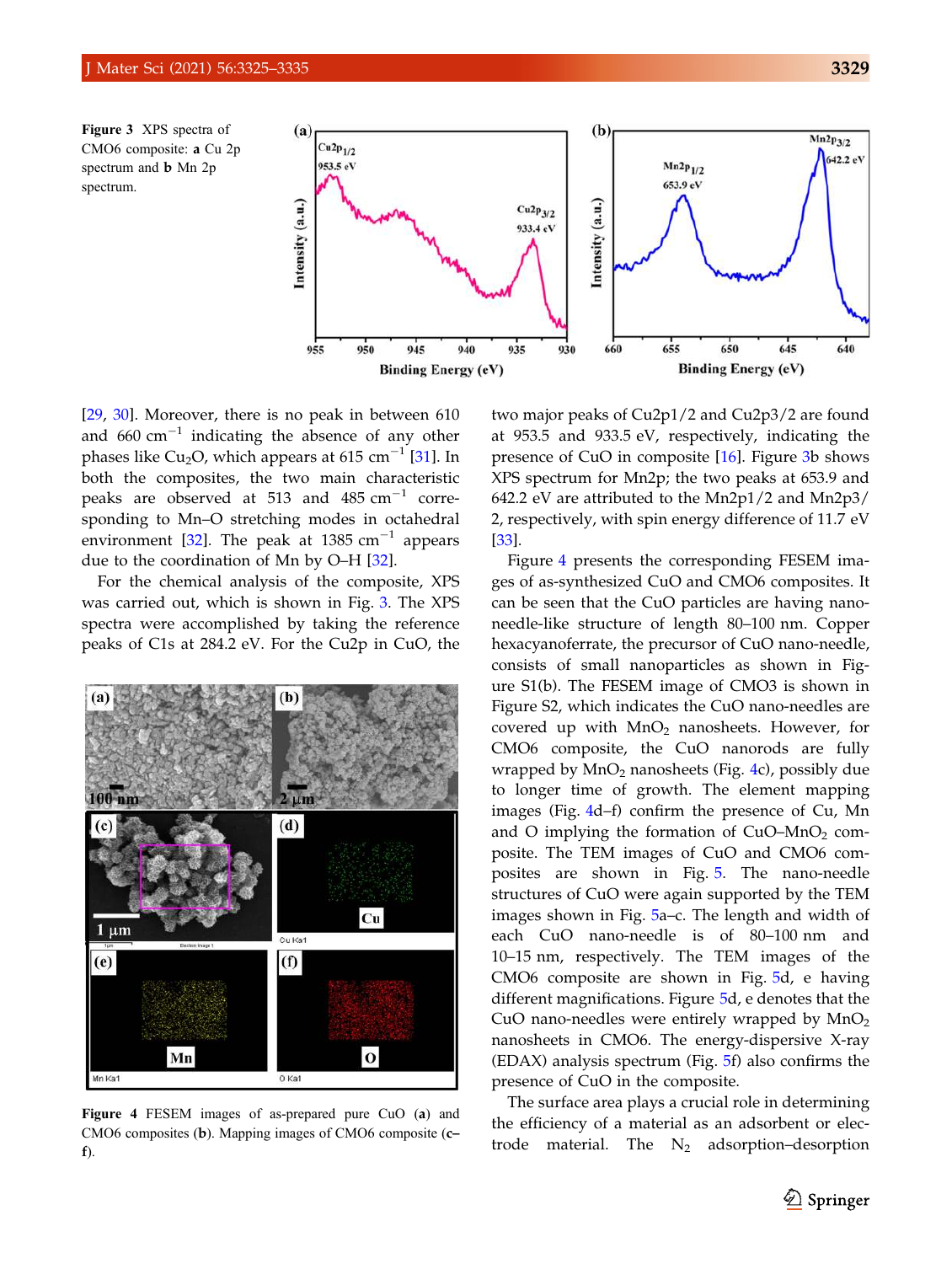<span id="page-5-0"></span>

Figure 5 TEM images of as-prepared pure CuO  $(a-c)$  and CMO6 composite  $(d, e)$  with different magnification. EDAX spectrum of the CMO6 composite (f).

isotherms and Barrett–Joyner–Halenda (BJH) profiles confirm higher surface area and enhanced porosity in the composites in comparison with the pure CuO nano-needles. The surface area of the pure CuO, CMO3 and CMO6 composites was obtained to be 60.43, 66.984 and 78.846  $m^2/g$ , respectively, as measured by the Brunauer–Emmett–Teller (BET) method. The BJH pore size distribution profile (Figs. [6](#page-6-0)c, d and S3b) shows perfectly monomodal distribution with the maxima of 7.73, 1.96 and 1.79 nm for CuO nanoneedle, CMO6 and CMO3 composites, respectively. According to the International Union of Pure and Applied Chemistry (IUPAC), all the BET isotherms show type-4 isotherm with a H3 hysteresis loop. The highly porous nature of the composites appears due to the presence of highly mesoporous and ultrafine  $MnO<sub>2</sub>$  nanosheets, which results in high electrochemical capacity of the nanocomposite (vide infra).

After fabrication of the working electrode, the electrochemical characterizations were carried out in terms of cyclic voltammetry (CV), galvanostatic charge–discharge (GCD) and electrochemical impedance spectroscopy (EIS). The CV curves of CuO and CMO6 composites at various scan rates in 2 M KOH electrolyte solution containing  $0.3 \text{ M K}_3[\text{Fe(CN)}_6]$  are shown in Fig. [7](#page-7-0)a, b, respectively. Both the CV curves show very high value of current, indicating the high

activity of the redox electrolyte. The comparison of CV curves of all the as-synthesized materials at  $10 \text{ mV/s}$  is shown in Fig. [7](#page-7-0)c. The high area of the CV curve of CMO6 indicates higher capacitance of the composite than pure CuO and CMO3 composites. The redox-active electrolyte surpluses electron density in conventional electrolyte, improving the ionic conductivity of the electrolyte and enhances the charge storage properties. Furthermore, the shift of the oxidation and reduction potential peaks with an increasing scan rate indicates the quasi-reversible nature of the pseudocapacitive electrode materials in the presence of the redox-active electrolyte. The oxidation peak among the pair of redox peaks in the CV curves appears due to the charging process, involving the conversion of  $K_4[Fe(CN)_6]$  to  $K_3[Fe(CN)_6]$ , whereas the reduction peak involves the reverse reaction. The specific capacitance of 7521, 1839, 1051, 872, 745 and 615  $F/g$  was calculated for CMO6 electrode at the scan rate of 1, 10, 20, 50, 100 and 200 mV/ s, respectively. But the pristine CuO achieved the capacitance of 7363, 1239, 757, 381, 219 and 125 F/g at the scan rate of 1, 10, 20, 50, 100 and 200 mV/s, respectively. Furthermore, the CMO3 composite shows the specific capacitance of 5354, 1021.5, 686, 391, 244.8 and 152 F/g at the scan rate of 1, 10, 20, 50, 100 and 200 mV/s, respectively. One interesting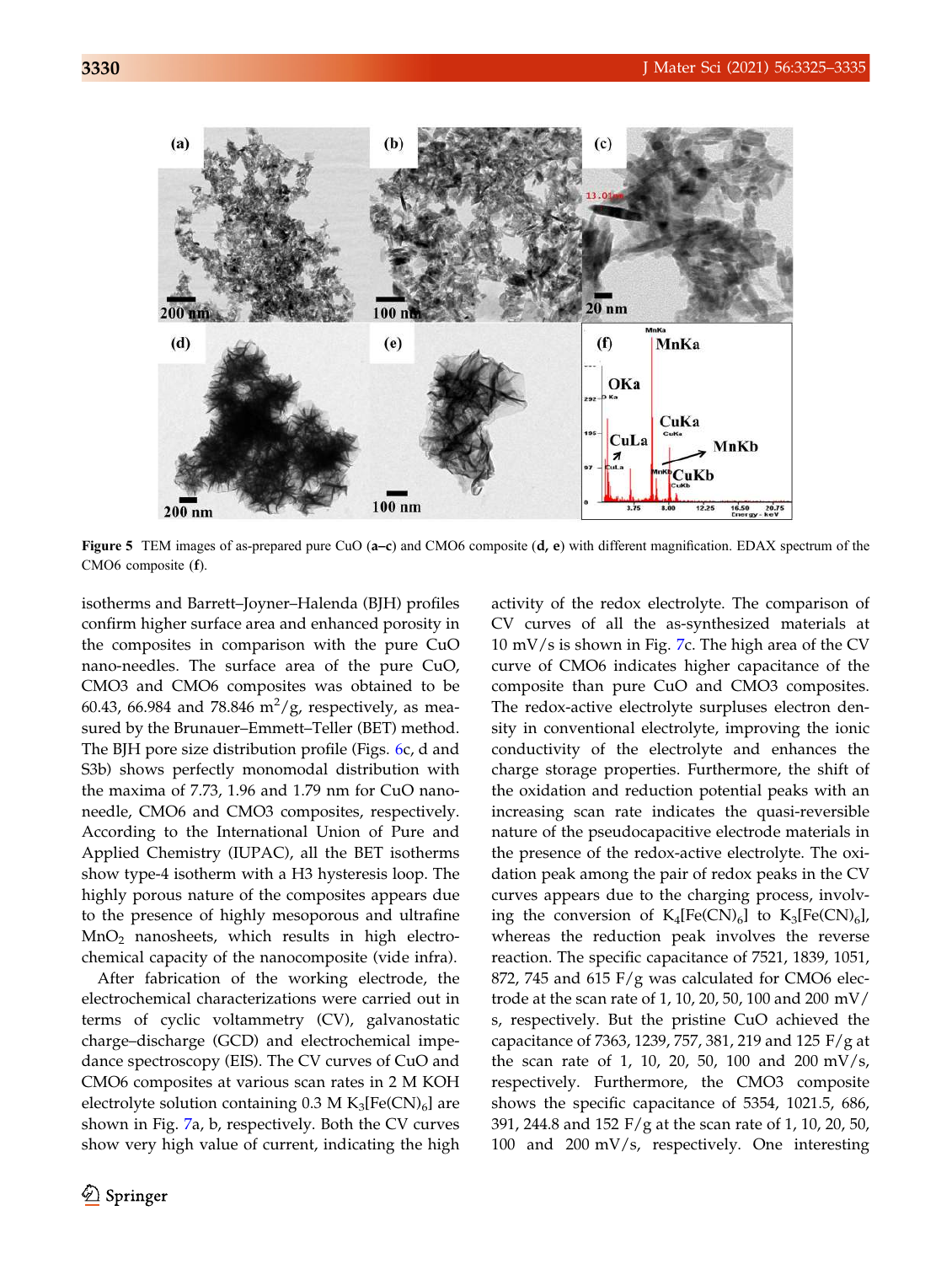<span id="page-6-0"></span>

Figure 6  $N_2$  adsorption–desorption isotherms of CuO (a) and CMO6 composite (b); BJH pore size distribution profile of CuO (c) and CMO6 composite (d).

point is that the pristine CuO exhibited better electrochemical performance at a low scan rate than at a high scan rate. This may be due to lower rate capability of CuO electrode. The CMO6 composite having high rate capability shows better performance throughout the whole range of scan rate. At the higher scan rate, the electrolyte ions do not get enough time to completely diffuse inside the electrode pores; hence, the capacitance comes mainly from the outer surface of the materials, whereas at the lower scan rate, not only the outer surface Faradaic redox reactions, but also the diffusion processes within the pores contribute to the total capacitance. Therefore, the porosity of the materials may affect the ion diffusion kinetics depending on the pore size which influences the rate capability performance. The BET analysis (Fig. 6a, b) exhibited that the CMO6 composite has higher surface area as well as high pore volume than the pure CuO. Hence, the CMO6 exposes more number of redox-active site to the

electrolyte ions and shows an remarkable performance. Although CMO3 composite has high surface area and pore volume as compared to pure CuO, probably the small pore size of CMO3 makes it barely accessible for the electrolytes ions leading to lower diffusional capacitance of the composite at low scan rate than that in pure CuO.

The total current generated in CV is the combination of diffusion-controlled Faradaic redox current and non-diffusion-controlled capacitive current. These different types of current contribution can be calculated quantitatively using Power law:  $i_p = a v^b$ where  $i<sub>p</sub>$  is the anodic peak current,  $v$  is the scan rate  $(mV/s)$ , *a* and *b* are the adjustable parameters [\[34](#page-10-0)]. The value of b gives the idea about the extent of diffusion-controlled Faradaic redox current and nondiffusion-controlled capacitive current. A 0.5 value of b signifies the ideal diffusion-controlled Faradaic redox process, whereas the non-diffusion-controlled capacitive current is expressed by a unit value of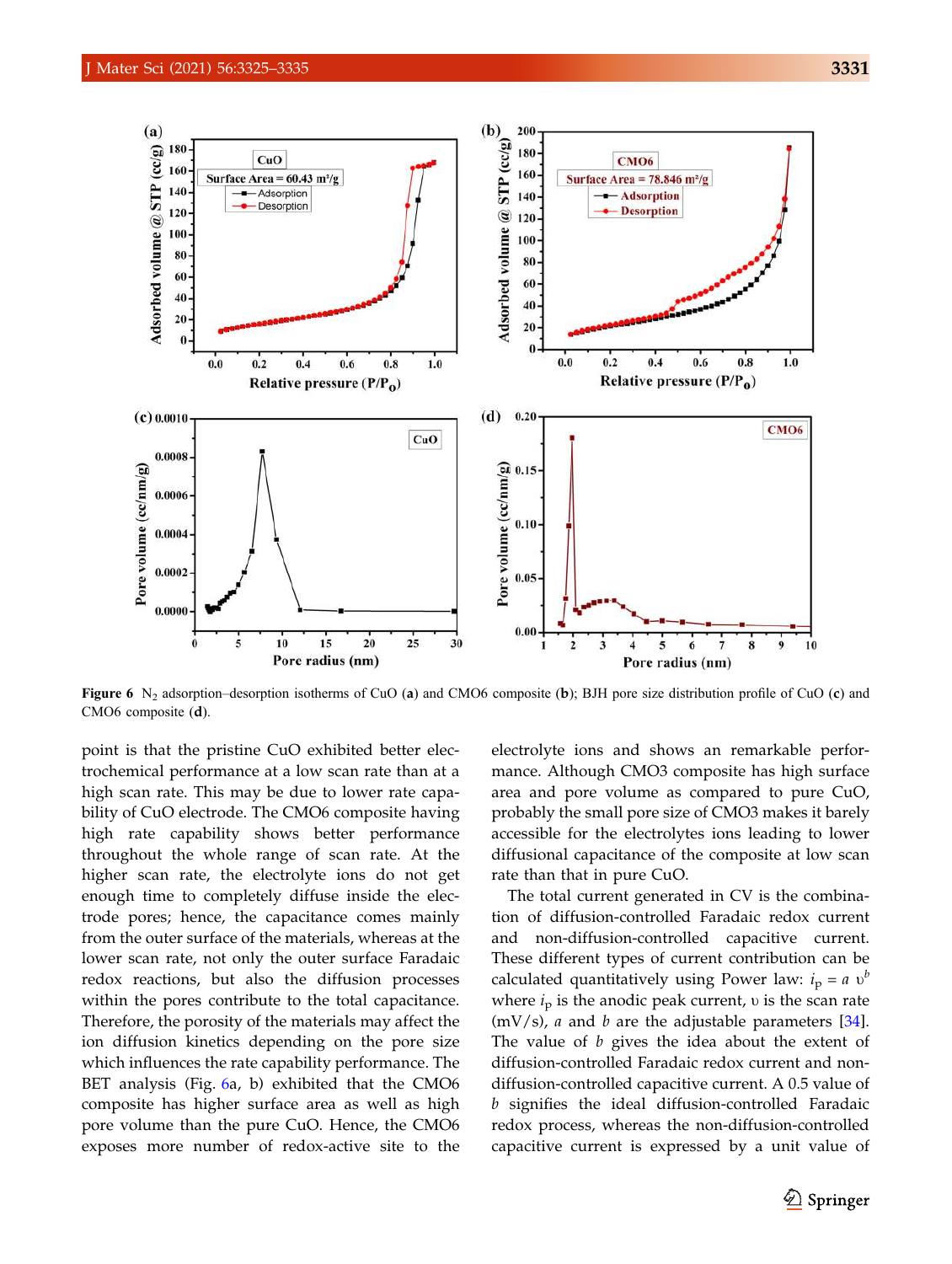<span id="page-7-0"></span>

Figure 7 CV plot of CuO (a) and CMO6 (b) in 2 M KOH containing 0.3 M  $K_3[Fe(CN)_6]$  at different scan rates. CV curves of all the materials at a scan rate of 10 mV/s (c). Log  $i<sub>p</sub>$  versus log v plot (d) of as-synthesized CuO and CuO–MnO<sub>2</sub> composites.

 $b$ . The value of  $b$  is easily calculated from the slope of the log  $(i_p)$  versus log (v) linear curve. From Fig. 7d, the value of  $b$  is calculated to be 0.51, 0.56 and 0.67 for CuO, CMO3 and CMO6, respectively, indicating that the capacitances of the electrodes are mainly contributed by diffusion-controlled Faradaic redox charge transfer process.

The galvanostatic charge–discharge (GCD) curves of CuO and CMO6 at various specific currents with a potential window of 0.0–0.4 V in mixed 2 M KOH and  $0.3$  M K<sub>3</sub>[FeCN<sub>6</sub>] are shown in Fig. [8a](#page-8-0), b. The nonlinear behavior of the discharge curves indicates the Faradaic redox reactions of pseudocapacitive electrodes and the redox-active electrolyte. Furthermore, it is seen that the discharge times are always larger than the charging time at all specific currents, implying the high columbic efficiency of the electrode, which is really promising. The specific capacitance of 2690, 1641, 889, 668 and 539 F/g was calculated at a specific current of 8, 10, 20, 30 and  $50 \text{ A/g}$ , respectively, for the CMO6 composite electrode. While the bare CuO achieved the specific capacitance of 2519, 1492.7, 365, 100 and 1 F/g at a specific current of 8, 10, 20, 30 and 50 A/g, respectively. The CMO6 composite shows very high electrochemical performance in redox-mediated electrolyte, which is very high compared to previously reported literature (Table [1\)](#page-8-0).

With increasing the specific current, specific capacitance of both the electrode decreases as the electrons and ions get lower time to diffuse into the electrode at high specific current. Furthermore, with the increase in specific current from 8 to 50  $A/g$ , the capacitance of CuO, CMO3 and CMO6 composites retained 0.04, 7.7 and  $20\%$ , respectively (Fig. [8](#page-8-0)c). So, the CMO6 composite shows better rate capability performance in comparison with the bare CuO and CMO3 composite. Even at high specific current of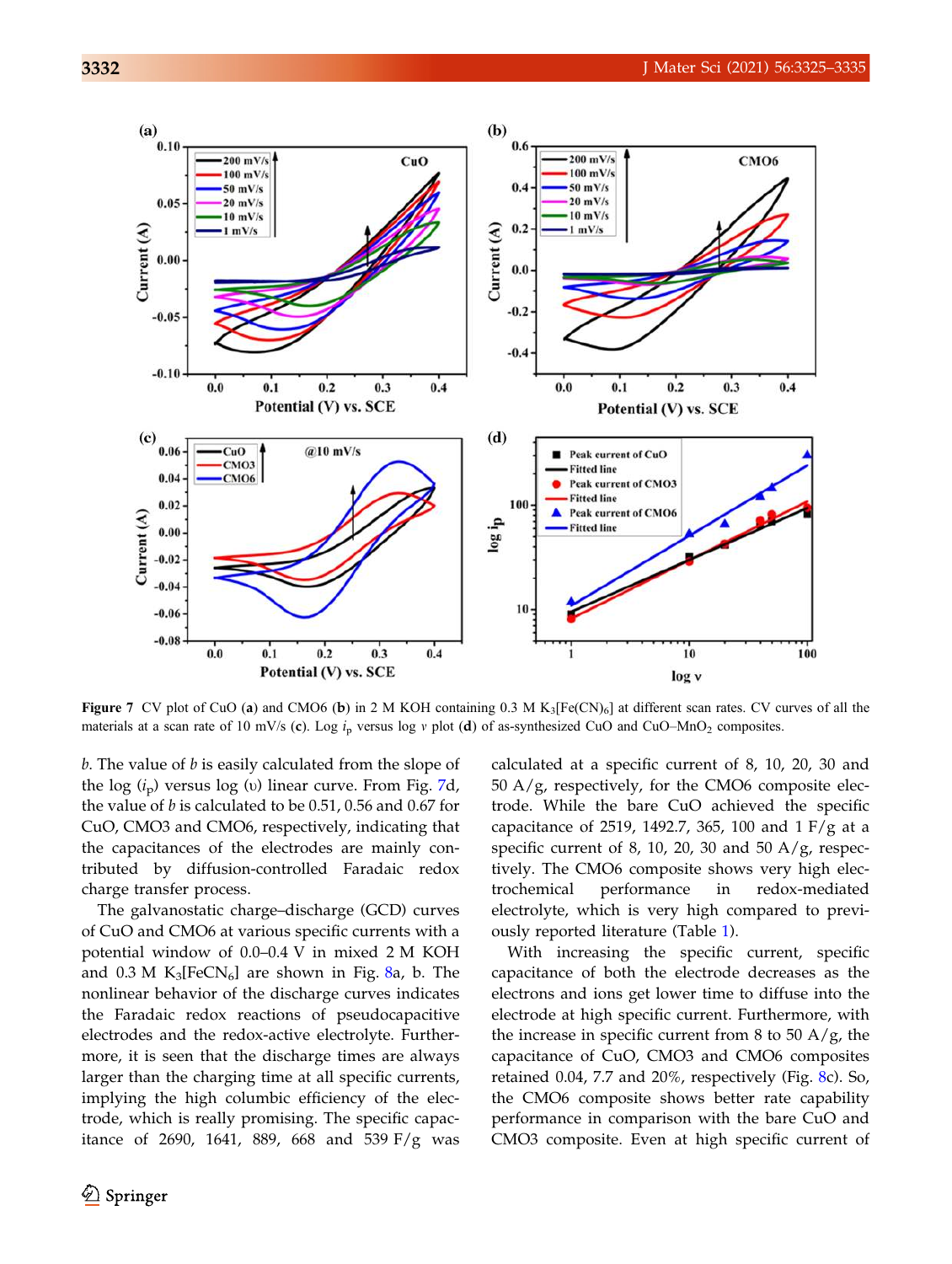<span id="page-8-0"></span>

Figure 8 GCD curves of CuO (a) and CMO6 composites (b) in 2 M KOH containing 0.3 M  $K_3[Fe(CN)_6]$  at different specific currents. Capacitance versus specific current plot (c) and % change

in the specific capacitance versus number of CV cycles (d) of assynthesized CuO, CMO3 and CMO6 composites.

Table 1 Specific capacitance of  $CuO-MnO<sub>2</sub>$  composite reported earlier

| Materials              | Capacitance       | Specific current      | Electrolyte                         | Reference          |
|------------------------|-------------------|-----------------------|-------------------------------------|--------------------|
| Diatom $@CuO@MnO2$     | $240 \text{ F/g}$ | $0.5$ A/g             | 1 M Na <sub>2</sub> SO <sub>4</sub> | $\lceil 12 \rceil$ |
| $Cu/CuO(\omega MnO_2)$ | 177 mF $cm^{-2}$  | $0.5 \text{ mA/cm}^2$ | 1 M KOH                             | $\lceil 11 \rceil$ |
| CuO(a)MnO <sub>2</sub> | 252.6 F g1        | $0.1 \text{ A/g}$     | 1 M $Na2SO4$                        | $\lceil 10 \rceil$ |
| CuO/MnO <sub>2</sub>   | 228 $F/g$         | $0.25 \text{ A/g}$    | 1 M $Na2SO4$                        | [9]                |
| CuO(a)MnO <sub>2</sub> | $276$ F/g         | $0.6$ A/g             | 1 M Na <sub>2</sub> SO <sub>4</sub> | $[3]$              |
| $CuO-MnO2$             | $2690$ F/g        | $8 \text{ A/g}$       | $2 M KOH + 0.3 M$                   | This work          |
|                        |                   |                       | $K_3[Fe(CN)_6]$                     |                    |

50 A/g, it provides high capacitance of 539 F/g, indicating higher stability and better electrochemical performance of the CMO6 electrode. The cycle stability of the as-synthesized materials was studied at a scan rate of 40 mV/s in the same electrolyte, which shows the 59, 73 and 79% capacitance retention after 1500 CV cycles of pure CuO, CMO3 and CMO6 (Fig. 8d), respectively.

The electrochemical impedance spectra were recorded in the frequency range of 200 kHz–0.2 Hz, with sinus amplitude of 10 mV, and expressed in terms of Nyquist plot (Fig. [9\)](#page-9-0) which depicts real and imaginary parts of the complex impedance. The bare CuO nano-needle shows very high magnitude of xaxis  $(Z_{\text{Re}})$  intercept, indicating high equivalent series resistance  $(R_s)$  than the composite. Further, in the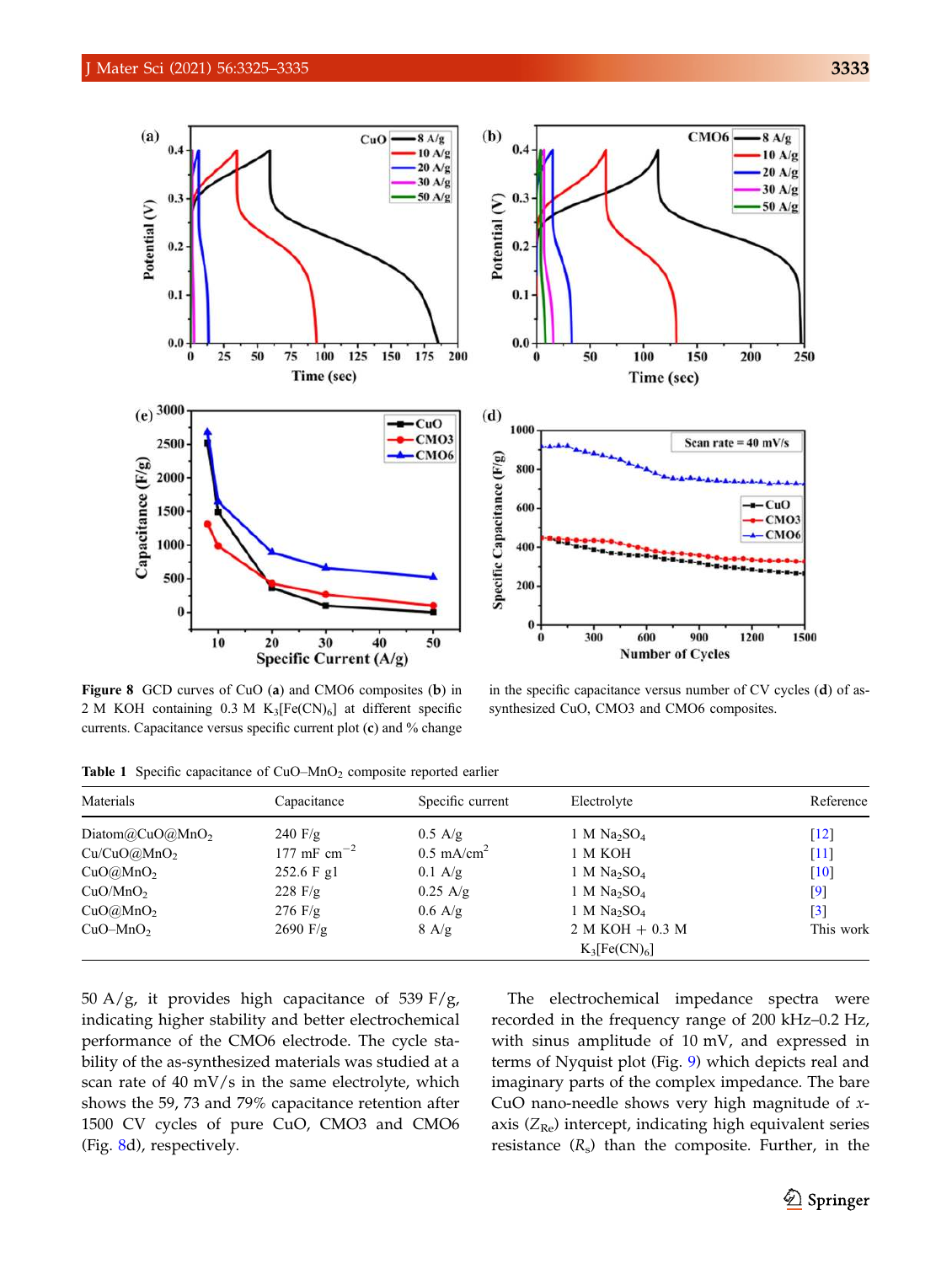<span id="page-9-0"></span>

Figure 9 Nyquist plots for CuO and  $MnO<sub>2</sub>$ –CuO composite (inset: the corresponding equivalent circuit).

high-frequency region, the smaller diameter of the semicircle of the composite implies that it has lower charge transfer resistance  $(R_{\rm ct})$  compared to the bare CuO. The  $R_s$  and  $R_{ct}$  values of CMO6 composite are lower than the pristine CuO and CMO3 composites [Table S1], suggesting the high electrochemical performance of the CMO6 composite for supercapacitor application.

# Conclusions

A simple and cost-effective precipitation approach in combination with conventional hydrothermal method was adopted for fabrication of  $MnO<sub>2</sub>$ –CuO nanocomposites (CMO3 and CMO6). In the composites, the CuO nano-needles are uniformly covered with  $MnO<sub>2</sub>$  nano-sheets. The synthesized materials were characterized using different microscopic and spectroscopic tools. The work beautifully describes a comparative study of the electrochemical behavior of the composites in a redox-mediated electrolyte (0.3 M  $K_3[Fe(CN)_6]$  in 2 M KOH). The as-synthesized CMO6 composite with the highest surface area and porosity displays the highest value of capacitance when compared to CuO and CMO3. The CMO6 composite achieved high specific capacitance of 2690 F/g at specific current of  $8 \text{ A/g}$  with better rate capability. The results of the electrochemical studies imply that the composite CMO6 could be a promising electrode material for supercapacitor application.

# Acknowledgements

MM thanks to S.C. College, Habra, to give permission to carry out the research. The authors thank to Jadavpur University and Jain University for the instrumental help. DG thanks DST, India (ECR/ 2018/001039), for the research grant.

# Compliance with ethical standards

Conflict of interest The authors declare no conflict of interest.

Electronic supplementary material: The online version of this article ([https://doi.org/10.1007/s108](https://doi.org/10.1007/s10853-020-05415-7) [53-020-05415-7](https://doi.org/10.1007/s10853-020-05415-7)) contains supplementary material, which is available to authorized users.

### References

- [1] Khare V, Nema S, Baredar P (2016) Solar–wind hybrid renewable energy system: a review. Renew. Sustain. Energy Rev. 58:23–33
- [2] Zhang YX, Li F, Huang M (2013) One-step hydrothermal synthesis of hierarchical  $MnO<sub>2</sub>$ -coated CuO flower-like nanostructures with enhanced electrochemical properties for supercapacitor. Mater. Lett. 112:203–206
- [3] Huang M, Zhang Y, Li F et al (2014a) Merging of Kirkendall growth and Ostwald ripening: CuO@MnO2 core-shell architectures for asymmetric supercapacitors. Sci. Rep. 4:4518
- [4] Dubey R, Guruviah V (2019) Review of carbon-based electrode materials for supercapacitor energy storage. Ionics 25:1419–1445
- [5] Majumdar D, Mandal M, Bhattacharya SK (2019)  $V_2O_5$  and its carbon-based nanocomposites for supercapacitor applications. ChemElectroChem 6:1623–1648
- [6] Mandal M, Ghosh D, Chattopadhyay K et al (2016) A novel asymmetric supercapacitor designed with  $Mn_3O_4(a)$  multiwall carbon nanotube nanocomposite and reduced graphene oxide electrodes. J. Electronic. Mater. 45:3491–3500
- [7] Ghosh D, Mandal M, Das CK (2015) Solid state flexible asymmetric supercapacitor based on carbon fiber supported hierarchical  $Co(OH)_xCO_3$  and  $Ni(OH)_2$ . Langmuir 31:7835–7843
- [8] Mandal M, Ghosh D, Giri S et al (2014) Polyaniline-wrapped 1D CoMoO4-0.75 H2O nanorods as electrode materials for supercapacitor energy storage applications. RSC Adv. 4:30832–30839